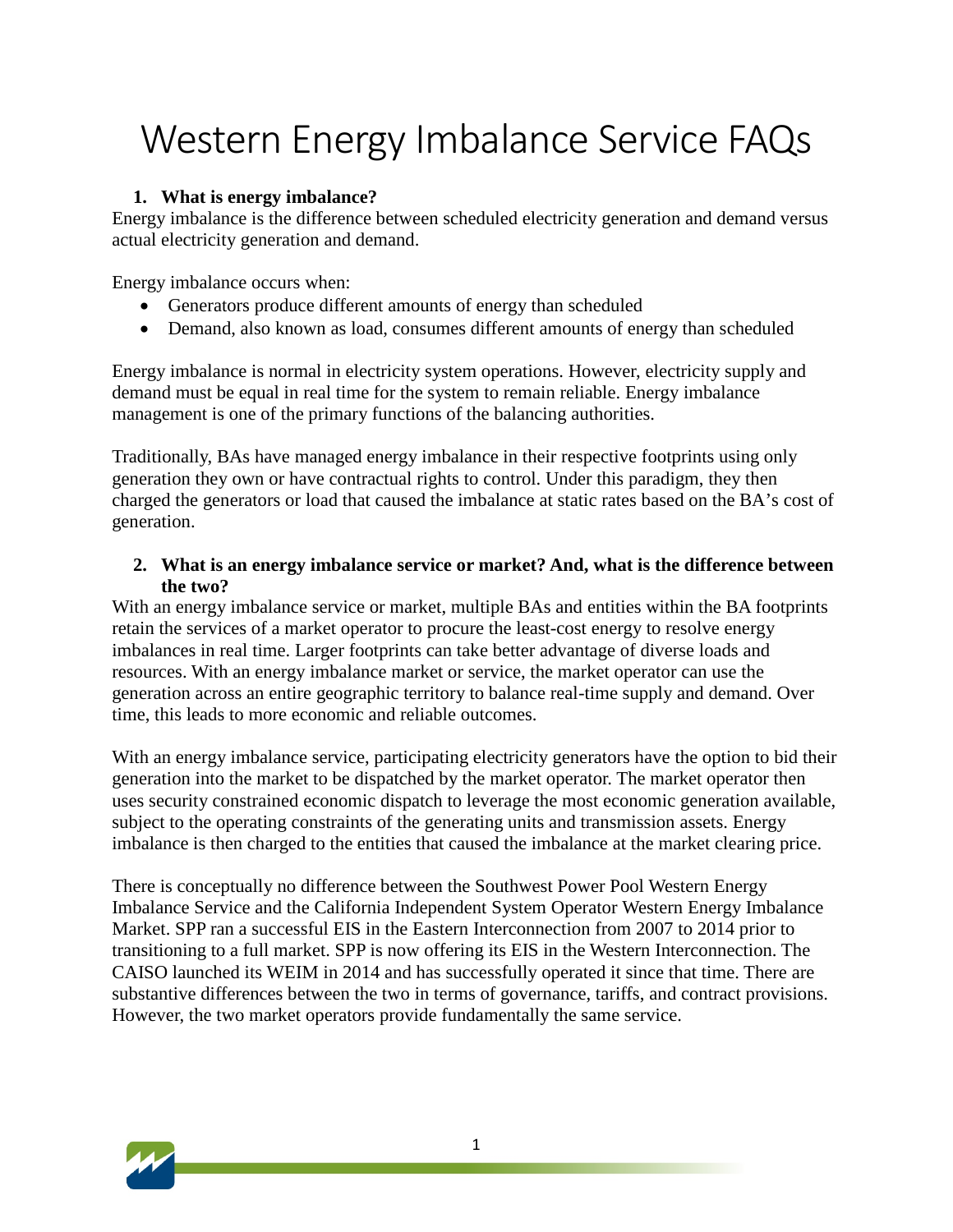#### **3. What are the drivers for participating in Southwest Power Pool's Western Energy Imbalance Service for the Western Area Colorado Missouri and Western Area Upper Great Plains – West BAs?**

WAPA's BAs currently provide imbalance service within their territories; however, managing supply and demand in real time using a limited pool of resources is becoming increasingly challenging. WAPA believes that the WEIS offers a more reliable and cost effective energy imbalance management option than the traditional bilateral approach for WACM and WAUW.

Drivers for participation include:

- Mitigating BA resource limitations
- Managing the risk of diminishing bilateral trading partners as more utilities seek centralized market solutions
- Addressing energy imbalance requirements with a broader scope of available resources through a stakeholder-involved governance structure that allows collaboration with customers
- Providing new tools for the BAs in response to industry changes
- Maintaining options for potential future Day-2 or fully integrated market in the Western Interconnection

## **4. How can the WEIS help the WACM and WAUW BAs today?**

The Southwest Power Pool WEIS will provide WACM and WAUW dramatically increased access to a diversity of generation resources for reliability needs. WAPA's hydropower resources are limited by regulatory, contractual, and operational constraints. Additional options to manage energy imbalance are needed.

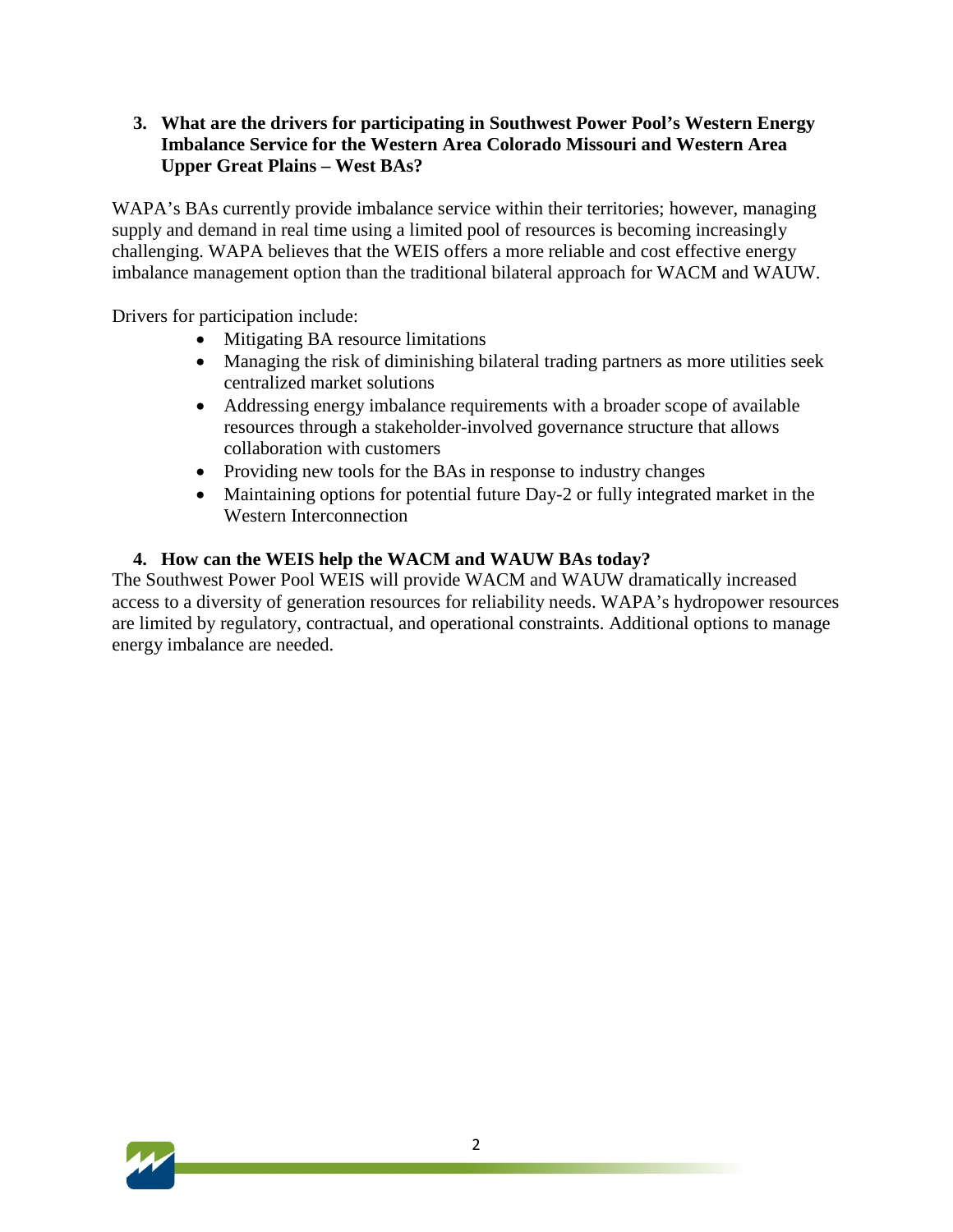- DRAFT NEW FAQ Questions for Review and Response - November 21, 2019

#### **5. Have WACM and WAUW limited their trading partners by going with WEIS because the market is bounded by the interconnection seam on the east and CAISO EIM on the West?**

The reality of diminishing trading partners is a concern as other utilities increasingly join organized markets. Choosing a particular energy imbalance market does not in and of itself limit WAPA's trading partners. Long term, day ahead, and real time bi-lateral agreements remain available in both the CAISO EIM and SPP EIS Markets. However, real time (hour ahead) bilateral trading volume tends to diminish as some utilities utilize energy imbalance markets to balance their hourly real time positions. In addition, some hour-ahead bilateral trading deadlines set by the CAISO EIM occur before traditional trading timelines causing a dislocation in trading times between bilateral market participants. For WAPA, this limits the ability of the BA to engage in transactions to balance the BA with utilities that cannot trade closer to the operating hour. The BA must forecast the next operating hour as close to the start of the hour as possible and cannot make reasonable forecasts with deadlines that are set too far in advance. The WEIS market will likely reduce the need for hour-ahead transactions to balance the BA. Initially, the WEIS will have limited trading partners, however, these WEIS participants will continue to trade with WAPA in the bilateral and/or WEIS market. Non-WEIS participants and other trading partners outside of the WEIS footprint will continue to transact with WAPA as today in the bilateral markets. WAPA is taking a proactive position with energy imbalance markets/services to ensure the unique aspects and requirements of the Federal power system are recognized while it still has strong negotiating leverage.

## **6. How are you going to track costs and benefits of the WEIS and share that with customers?**

The cost of the SPP WEIS will be inclusive in the various rates on service WAPA provides. Although of little benefit to firm electric service, there is considerable benefit in meeting Balancing Authority resource requirements, especially regulation/flex reserve service. Federal hydropower resources are allocated to the FES customers, and there is little surplus power available to meet the increased demand on regulation service needed to reliably operate the power system with the continued growth in non-dispatchable resources. An energy imbalance market would help alleviate those demands.

#### **7. How will fees associated with WEIS be distributed among the FES customers? Will there be a new rate or will it be incorporated into WAPA's rates, and how can we see what that fee is?**

The amounts charged will be detailed in WAPA's financial statements and rate studies. WEIS energy imbalance transaction charges/credits will replace WAPA's current energy imbalance charges/credits. New ancillary rate schedules will reflect that change. With regard to CRSP, the administrative fees associated with the WEIS will be a relatively insignificant expense as the majority of the expense will be borne by other participating entities with a more direct benefit from joining WEIS.